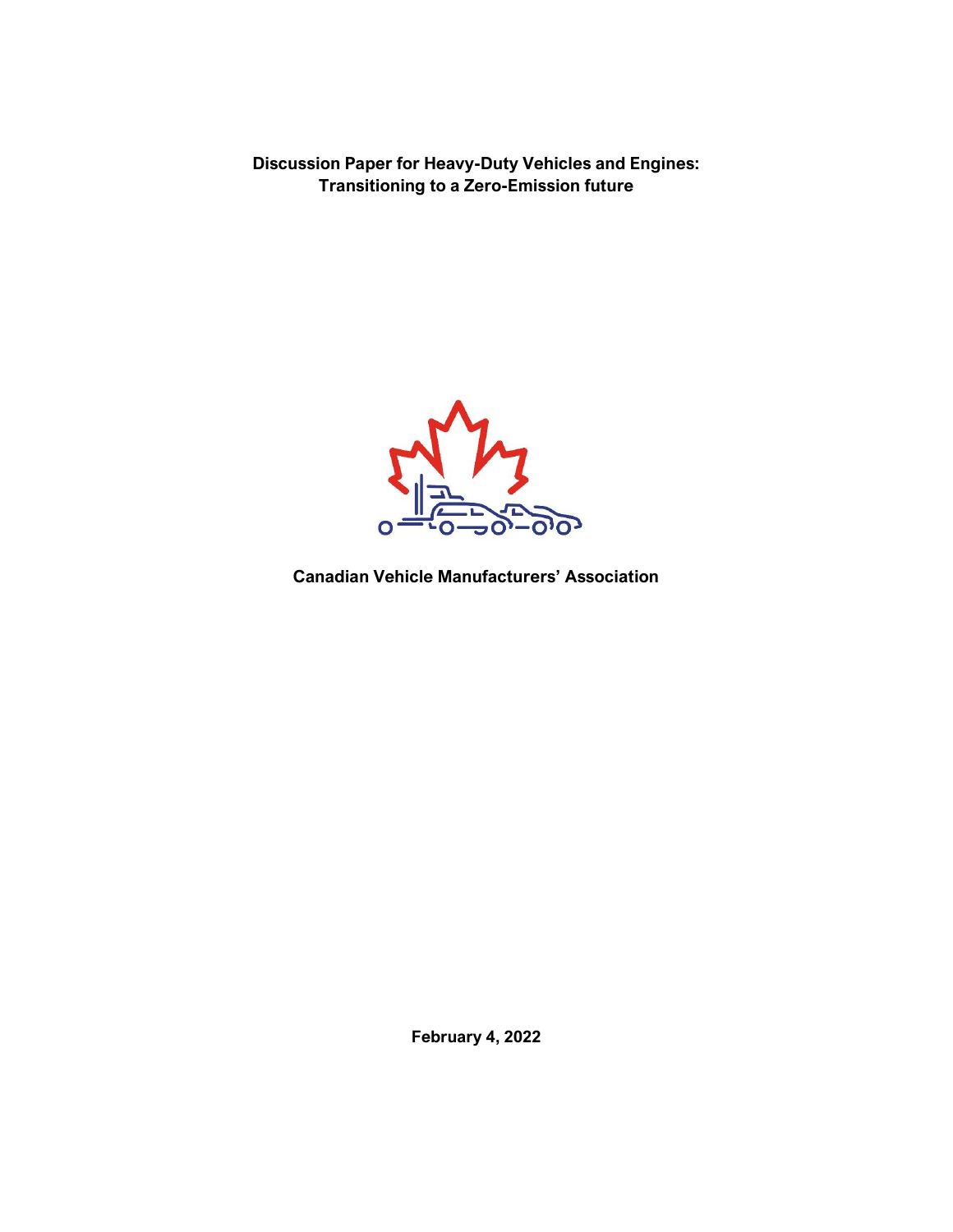The Canadian Vehicle Manufacturers' Association (CVMA) is the industry association that has represented Canada's leading manufacturers of light and heavy-duty motor vehicles for more than 90 years. Its membership includes Ford Motor Company of Canada, Limited, General Motors of Canada Company, and Stellantis (FCA Canada Inc.). Collectively its members operate five vehicle assembly plants as well as engine and components plants, and have over 1,300 dealerships. In Canada, over 136,000 jobs are directly tied to vehicle assembly. Direct and indirect jobs associated with vehicle manufacturing are estimated at over 792,000 across Canada*.*

We recognize that the Government is beginning consultations on the federal approach to further reduce Canadian emissions from medium-duty and heavy-duty vehicles (HDVs). In addition, seeking input on the near-term opportunities to reduce emissions from the current fleet of HDVs and how to encourage early adoption of HD ZEVs.

To provide context, it is important to highlight that the auto industry continues to deliver significant reductions in greenhouse gas (GHG) and criteria emissions from both the light and heavy-duty on-road vehicle fleets through ongoing technological advancements to both internal combustion engines (ICE) and electrified powertrains. The automotive industry is highly integrated with the United States (U.S.) and the need for a continued harmonized vehicle emissions regulatory approach cannot be overlooked. The highly integrated nature of the auto industry has been recognized since the Auto Pact of 1965 and more recently under CUSMA. This alignment and need for collaboration between our economies to achieve a zero-emissions future was reaffirmed in the Roadmap for a Renewed U.S.-Canada Partnership and in the Joint Statement made by Environment and Climate Change Canada (ECCC) and the U.S. Environmental Protection Agency (EPA) regarding the environment and climate change. *12*

Historically, the Heavy-Duty Vehicle and Engine Greenhouse Gas Emission (HDVE) Regulations have been aligned with the U.S. EPA through Phase 1 (2014 to 2018 model years) and through Phase 2 (2019 to 2027 model years). This approach has served Canada well, and continued alignment will allow the North American integrated market to be leveraged. Providing larger economies of scale will offer Canadians greater access to the latest HD vehicle/engine GHG reduction technologies as well as safety improvements, at the lowest costs. Alignment will also promote adoption and fleet turnover; similar to that seen under the Passenger Automobile and Light Truck (LDV) GHG Emission Regulations. Canada and U.S. regulatory alignment is also essential in the interest of enhancing the competitiveness of our two countries and promotes greater job growth even within the context of transitioning to a Zero-Emission future. Our understanding is that the U.S. EPA is planning the Phase 3 HD Rule for the 2027-2030 model years to further reduce greenhouse gas emissions and will likely require high levels of electrification during this period and beyond<sup>3</sup>. Therefore, it is critical to follow developments with this new rule to ensure continued alignment and avoid unnecessary or divergent regulations. Also, it is important to consider the linkage of the HDVE regulations with the criteria emissions requirements under the On-road Vehicle and Engine Emission Regulations.

The HDV sector is a complex segment due to the vast range of truck and engine manufacturers and commercial end users with very specific needs, so the transition to zero emission vehicles in this area requires further analysis and discussion. We wish to highlight that the CVMA members build not only

<sup>1</sup> Roadmap for a Renewed U.S.-Canada Partnership[, https://pm.gc.ca/en/news/statements/2021/02/23/roadmap-renewed-us-canada](https://pm.gc.ca/en/news/statements/2021/02/23/roadmap-renewed-us-canada-partnership)<mark>[partnership](https://pm.gc.ca/en/news/statements/2021/02/23/roadmap-renewed-us-canada-partnership)</mark><br><sup>2</sup> Joint Statement by the U.S. Environmental Protection Agency and Environment and Climate Change Canada on Environment and

Climate Change, [https://www.newswire.ca/news-releases/joint-statement-by-the-u-s-environmental-protection-agency-and](https://www.newswire.ca/news-releases/joint-statement-by-the-u-s-environmental-protection-agency-and-environment-and-climate-change-canada-on-environment-and-climate-change-871261327.html)[environment-and-climate-change-canada-on-environment-and-climate-change-871261327.html](https://www.newswire.ca/news-releases/joint-statement-by-the-u-s-environmental-protection-agency-and-environment-and-climate-change-canada-on-environment-and-climate-change-871261327.html)

<sup>3</sup> President Biden Executive Order August 2021, Section 3 & 4; [https://www.whitehouse.gov/briefing-room/presidential](https://www.whitehouse.gov/briefing-room/presidential-actions/2021/08/05/executive-order-on-strengthening-american-leadership-in-clean-cars-and-trucks/)[actions/2021/08/05/executive-order-on-strengthening-american-leadership-in-clean-cars-and-trucks/](https://www.whitehouse.gov/briefing-room/presidential-actions/2021/08/05/executive-order-on-strengthening-american-leadership-in-clean-cars-and-trucks/)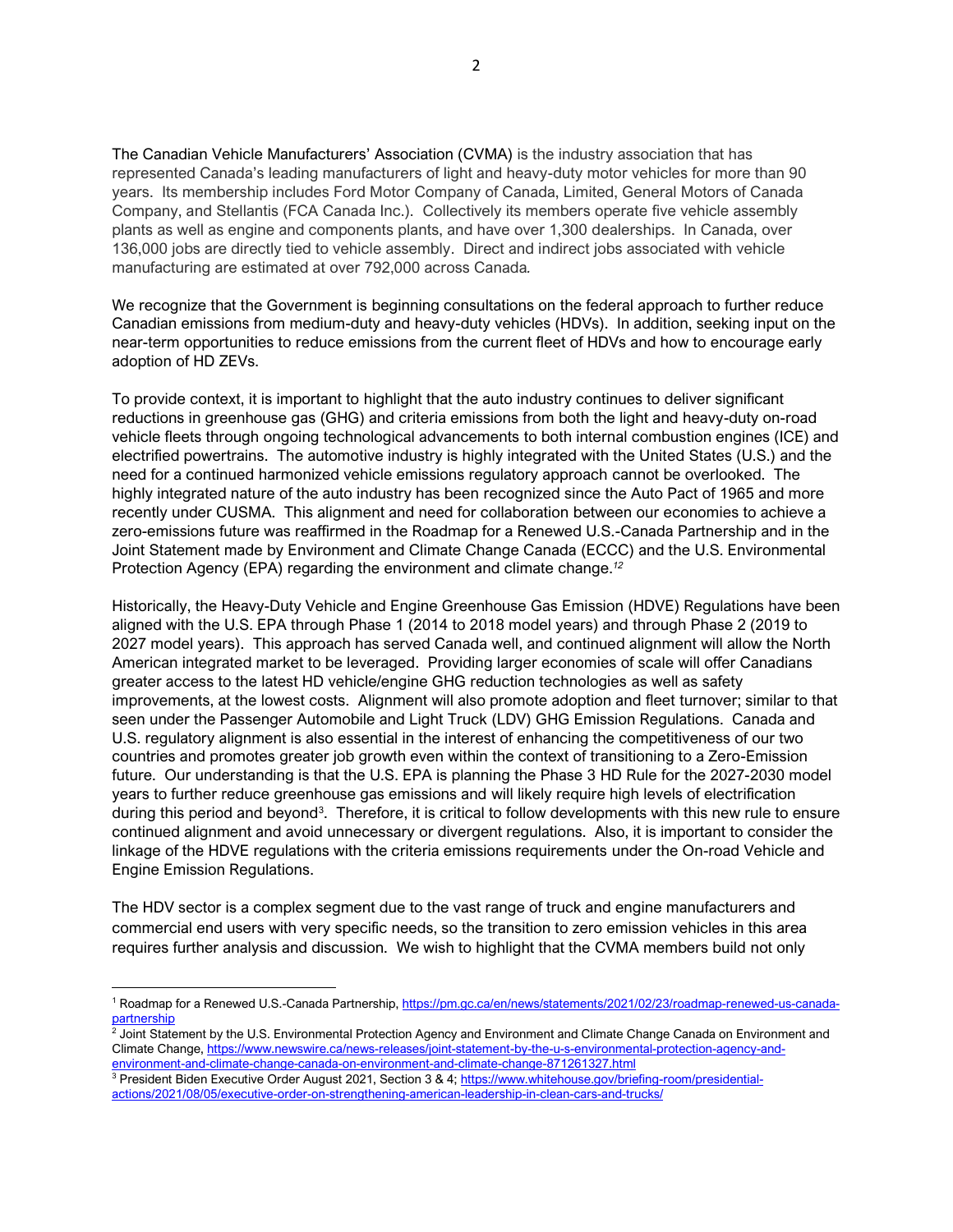light-duty vehicles but also heavy-duty vehicles that cover the spectrum of classes from Class 2b and 3 through to Class 8.

To transition the HDV on-road fleet to a zero-emission future, similar to the light-duty vehicles, the following is required to achieve the intended GHG reduction objective:

- **Market readiness of HDV ZEV vehicles.** The technological feasibility and suitability for HDV uses needs to be considered and may not be available for all segments in the same time frame.
- **Infrastructure and Grid Readiness** to support the fueling (electricity or hydrogen) of these types of vehicles. The infrastructure will need to be in place and appropriately sized for medium and heavy-duty ZEVs. A sufficient number of chargers must be located where these vehicles are used; at fleet terminals where trucks are parked and along routes. The capability of the grid to handle the increased load needs to be assessed before sales targets can be developed.
- **Incentives, financial or other enablers** to assist those considering these vehicles to switch to the zero emissions HD vehicles. The cost of these vehicles is substantial, and purchase decisions are based on the economics.
- **Education and awareness** for fleets, businesses, or individuals who purchase HDV either for commercial or personal uses. This includes awareness of the total cost of ownership, the impact on current operating practices, and operating in colder Canadian climate conditions. The total cost of ownership will drive decision makers to replace or retain their current MD and HD vehicles.

The discussion paper outlines the current state of affairs, the issues, opportunities and challenges in order to achieve the increased ambition to 2030. The paper references the California HD Advanced Clean Truck (ACT) regulations but fails to mention these regulations are not yet in effect, as a waiver is required from EPA, and that the forthcoming U.S. EPA Phase 3 HD GHG rule is also expected to drive MD and HD ZEV adoption. As written, the discussion leaves the impression that HD ZEVs can be brought almost immediately into the market which is not the case and is inappropriate.

Also, the market readiness of HD ZEVs vary dramatically between HDV OEMs and across the needs of those in the Canada who use HDVs for a wide range of tasks. It is important to recognize that the HD fleet in Canada may have a different make up and usage characteristics than other jurisdictions, but the fleet still operates in the integrated North American market economy. While individual vehicle and engine emission requirements must continue to be aligned with the U.S., the overall fleet makeup needs to be recognized in this discussion. Manufacturers and importers of HDV and engines that are currently regulated will likely be the same in the future, however, it is important to note that issues or concerns from owners and fleet operators may be different between jurisdictions, including the size of the commercial fleets they operate.

We strongly recommend that Environment and Climate Change Canada (ECCC) and Transport Canada (TC) work closely with all involved in the HDVE ecosystem and that further work and discussion is needed with all involved, including the U.S. EPA. CVMA and its members wish to participate in this activity as it moves forward.

Our preliminary views on some the questions outlined in the discussion paper are provided below. We wish to highlight that the information provided is based on the current knowledge and is subject to change.

## **1. Regulatory Approach**

The alignment with the U.S. EPA regulation needs to be maintained and there are challenges from an economic and environmental perspective as the industry operates in a N.A. integrated market. The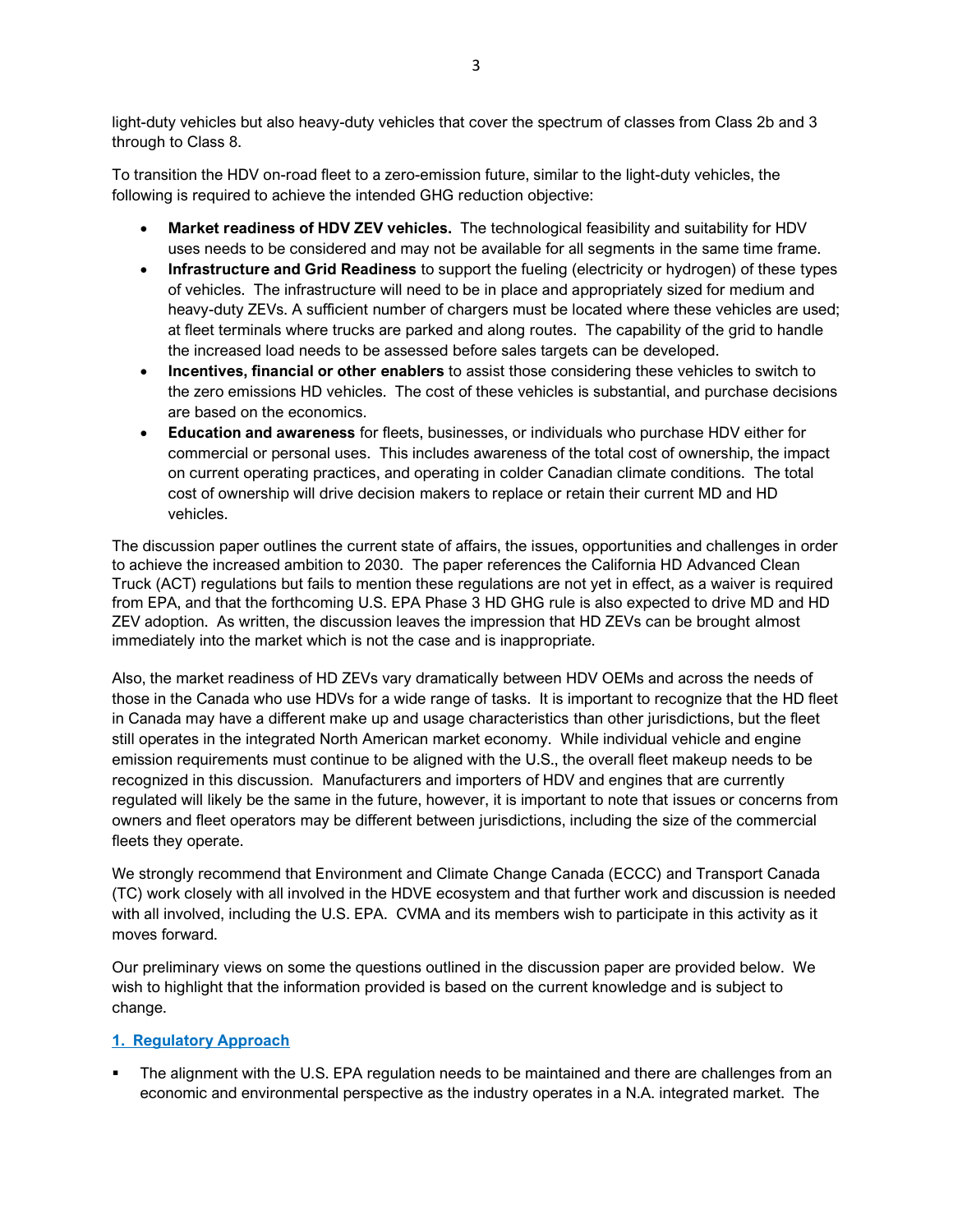U.S. has similar climate change objectives as Canada, and there is reason to believe that the forthcoming HD GHG Phase 3 regulations (2027-2030 model years) will be used to meet these goals, similar to the final 2023MY to 2026MY LDV GHG rule recently issued by the U.S. EPA and the pending 2027-2030 rules. One cannot assume that the sales targets of the California ACT regulations are applicable in the Canadian context and can simply be adopted without extensive review.

- The technology readiness and feasibility will need to be assessed from a Canadian point of view on a segment-by-segment basis, and even within a segment (i.e., short trip cargo vans might be technically ready before longer trip cargo vans, vocational vehicles used in urban centres vs. remote/colder climate regions) before sales targets can reasonably be determined.
- Our members have made significant financial investments and commitments to new electrified products including increased production and are bringing to market some Class 2b/3 ZEVs. Currently there is no historical sales data/information to base any future ZEV adoption/sales rates. Substantial development and validation time is needed prior to mass market entry and increased production.
- Any changes being contemplated on the HDVE regulation has many implications complexity given the varied classes and a comprehensive cost-benefit-analysis would need to be undertaken on any move away from the harmonized approach.
- **•** If the additional weight of an EV powerpack increases a vehicle's curb weight excessively, thus potentially lowering available payload, additional provincial regulatory intervention on GVWR requirements could dissuade or create barriers for fleet consumers from replacing their HD internal combustion engine (ICE) trucks with electrified versions.
- Canada needs to take a holistic approach to HD ZEV adoption. The U.S. is developing and California has been working on a holistic approach and the needed supports (i.e., charging, refueling, education, incentives) to drive demand for ZEVs including HD ZEVs. Similar, if not additional, supports will be needed in Canada to drive the demand needed in the highly competitive and cost sensitive commercial sector. In particular, developing the required charging or refueling infrastructure between long distance destinations and for HDVs operating in colder climates.
- The expansion in availability of appropriate low carbon fuels that meet OEMs' fuel specifications will also continue to support GHG reductions for the on-road HDV fleet and contribute to near-term reductions.

# **2.\_Supply and Demand**

- The industry is still at the cusp of vehicle electrification and for HDV electrification it is in its infancy.
- Complementary demand enabling programs will need to be in place such as fleet purchase requirements, infrastructure incentives, and technician training will also provide some of the necessary supports for all classes of the HD segments should EVs be pursued for these classes of vehicles.
- Market enablers such as government commitments to longer term significant purchase and operational incentives that are reflective of these higher cost vehicles will be necessary to provide additional economic justification to customers. If these cost sensitive consumers do not perceive HD ZEV technology as cost-effective, they will likely choose a different technology or decide to maintain their existing trucks longer. What levels of investment might be needed will likely vary across the country and will need to be studied and considered in support of any adoption goals.
- Without proper consumer education of the total cost of ownership benefits the higher costs that are reflected in the purchase price of an HD ZEV will dissuade many fleet consumers.
- EV charging and hydrogen refueling infrastructure growth must align with the goal of increasing the number of vehicles that will require these services and will need to be assessed on an on-going basis. Not having have the infrastructure and supporting education and awareness in place will require adjustments to meet the intended targets.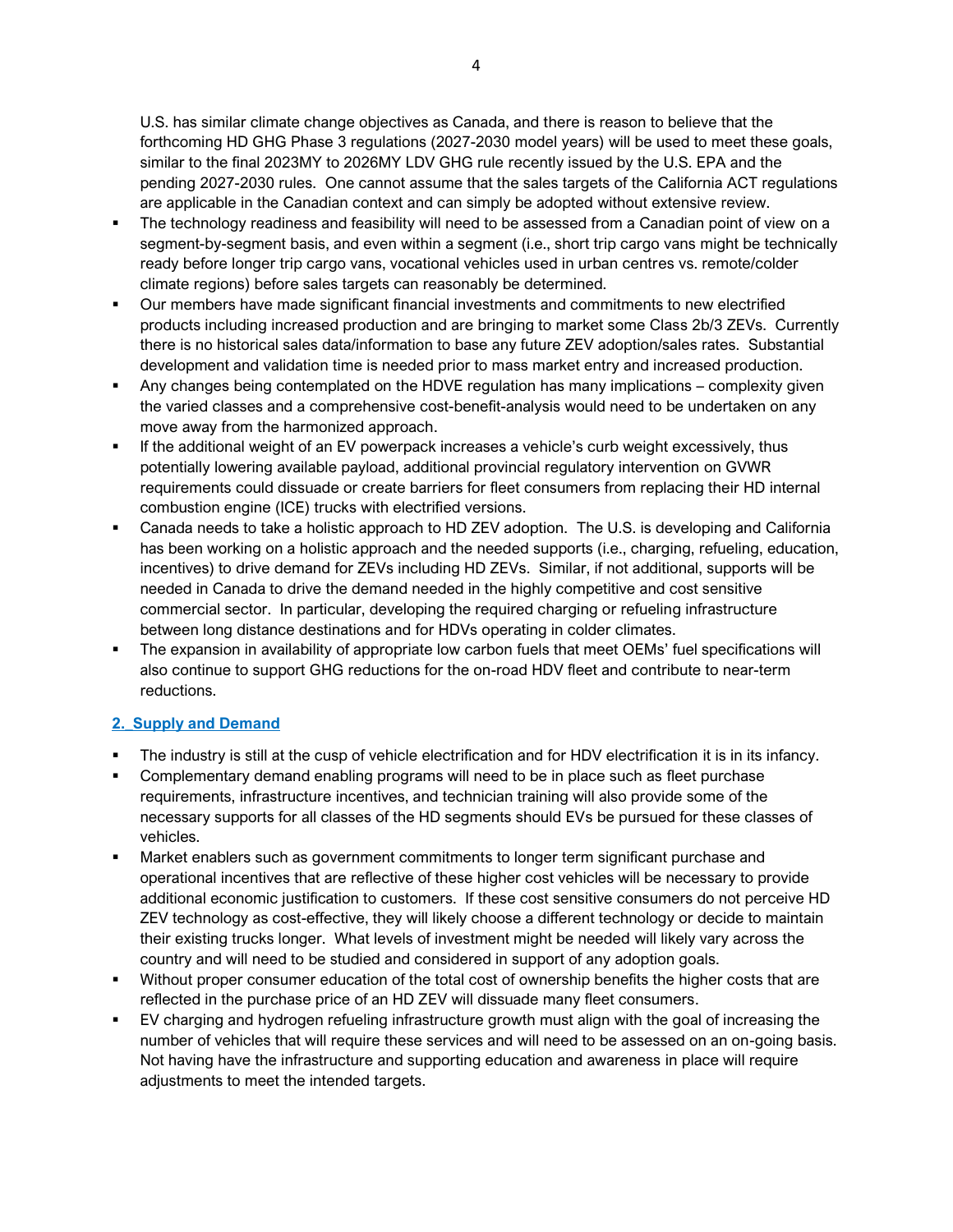- **Electrified vehicles experience reduced range in colder climate. Charging and refueling opportunities** may be limited without adequate year round infrastructure.
- Repair facilities will need to be updated and possibly relocated to service these vehicles. Vehicle downtime costs in commercial fleets can be substantial and late delivery commercial penalties can be significant. Any increased risk of HD ZEV downtime due to limited HD ZEV repair could be a significant barrier to adoption.
- Similarly, "downtime" due to HDV charging must be considered as lost time means less revenues for fleets.
- In order to demonstrate that HD ZEVs are practical and economically feasible, governments (federal/ provincial & territorial) must lead by example, as being undertaken with LD ZEVs, and incorporate these vehicles into their fleet.
- Demonstration projects should be undertaken, and specific usage and climate cases validated before policies/targets are developed.
- Significant government funding will be required to assist OEMs with assembly plant production implementation and capacity increases to expand supply of ZEVs, and this supply will in turn help create more jobs and grow the economy. Supply will need to be complemented by a commitment to increase the infrastructure necessary to increase demand for such vehicles.
- Industry is working to understand commercial vehicle needs and is fully engaged in the ZEV transition, with new opportunities and products coming to market.

# **3.\_Costs, Benefits and Barriers**

- **Key hurdles for transitioning fleets to HD ZEV:**
	- $\circ$  Vehicles must meet all consumer year around requirements and expectations regardless of class and utility otherwise there may be no vehicle in that segment until technology and cost targets are achieved.
	- $\circ$  Electrification must be technologically feasible for the various applications and range of vehicles across the different classes of MD/HD vehicles.
	- o Canadian climate, geography and distances.
	- $\circ$  Confidence for fleet purchasers that transitioning provides benefits in the near and long term. Due to the higher costs of ZEVs, fleets may be inclined to retain their existing (higher GHG emitting) vehicles longer, incentives will be needed (as has been seen in the LD fleet).
	- $\circ$  Convenient public and even private fast charging infrastructure at destinations, along routes, or at the starting point need to be installed. Charging needs to be studied and evaluated as any vehicle to charger ratios used in the LD space likely would not apply. Infrastructure would need to be in place before these technologies are given any meaningful consideration especially for routes/trips that may exceed vehicle ranges in all climatic conditions. The lack of charging/fueling infrastructure across the country and particularly in northern/remote/rural areas, or between destinations will present hurdles to meeting targets in these areas.
	- Other infrastructure parameters:
		- − Infrastructure growth must align or lead the fleet electrification so that fleet operation is not significantly impacted by the transition to ZEV technologies.
		- − Lack of government metrics/information and accountability on the infrastructure availability across the county and assurance that the infrastructure is maintained and updated over time.
		- − Chargers that are capable of the rate of charge demanded for these vehicle types; balance of where and how they charge. This will likely require further study as new vehicle and uses are electrified.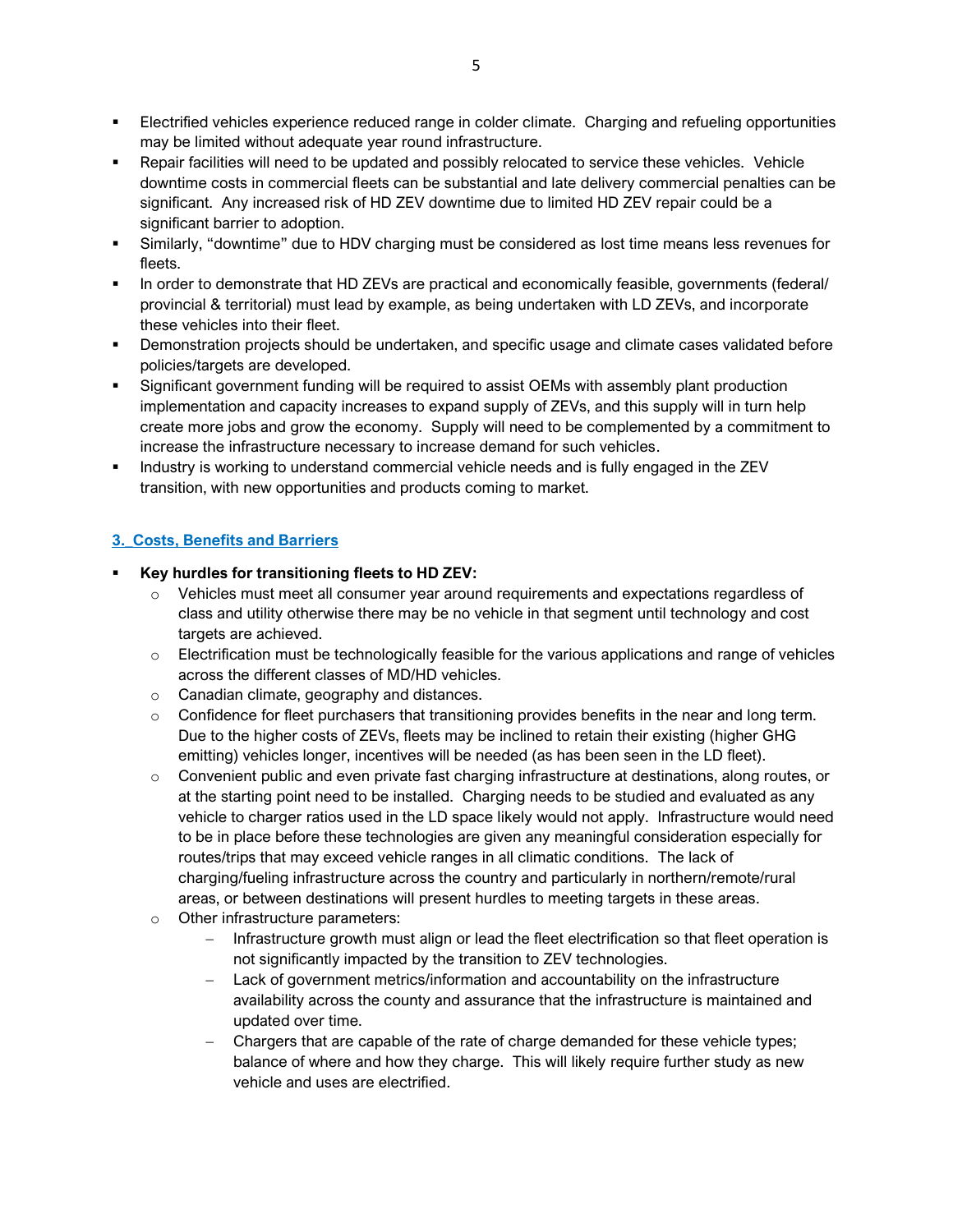- $\circ$  Locations capable of specifically servicing and repairing HD ZEVs will need to be put in place and be increased over time.
- o Fleet mechanic retraining and specialized tools and resources/costs that may be required for servicing these vehicles.
- o Cost to manage a dual fleet (ICE & EV) could be challenging as companies transition to HD EV's.
- o Different provincial and territorial requirements specifically for HDV may present significant barriers if vehicles change weight classes due to additional hardware.
- o Reduced range in colder climates, even more for HD ZEVs especially with heavier payloads.
- o Education and awareness for owners/operators/fleets regarding electrified MD/HD vehicles.
- $\circ$  Understanding and addressing any regulatory requirements or obstacles for charging installation and HD ZEV facilities approvals; start up knowledge may not be known by potential adopters.
- $\circ$  The local grid capability to handle the change in electrical load for these vehicles.

### ▪ **Key opportunities for transitioning fleets to HD ZEV:**

- $\circ$  Potentially lower operating and maintenance costs and possibly lower total cost of ownership.
- $\circ$  Assurance to commercial fleets and individual businesses on stable, affordable, electricity pricing.

# **Other Considerations:**

- $\circ$  If the anticipated total-cost of ownership would be equivalent or less than gasoline/diesel counterparts. The initial cost of entry could be a key barrier to HDV ZEV adoption.
- $\circ$  Increased clean electrical generation capacity may be needed for different areas across the country to support electrification of transportation. The net emissions impact of vehicles being charged from less clean power source (i.e. diesel generator) would need to be considered.
- $\circ$  In general, as with other new technologies, the overall cost may decrease over time. However, there is still a lot of work to be done to transition to the volumes of scale that would result in lower costs. Additionally, the costs associated with sufficient energy storage balanced with vehicle payloads and range requirements is a primary consideration.
- o Financing requires further discussion and study with potential near-term early adopters and in the longer term with both small and large operations that use HD vehicles.
- $\circ$  All applicable standards related to the EV ecosystem must be regularly reviewed to ensure they keep pace with technology and are modified and/or the development of new standards is undertaken as the needs arise. This requires more discussion and information exchange with the appropriate stakeholders.